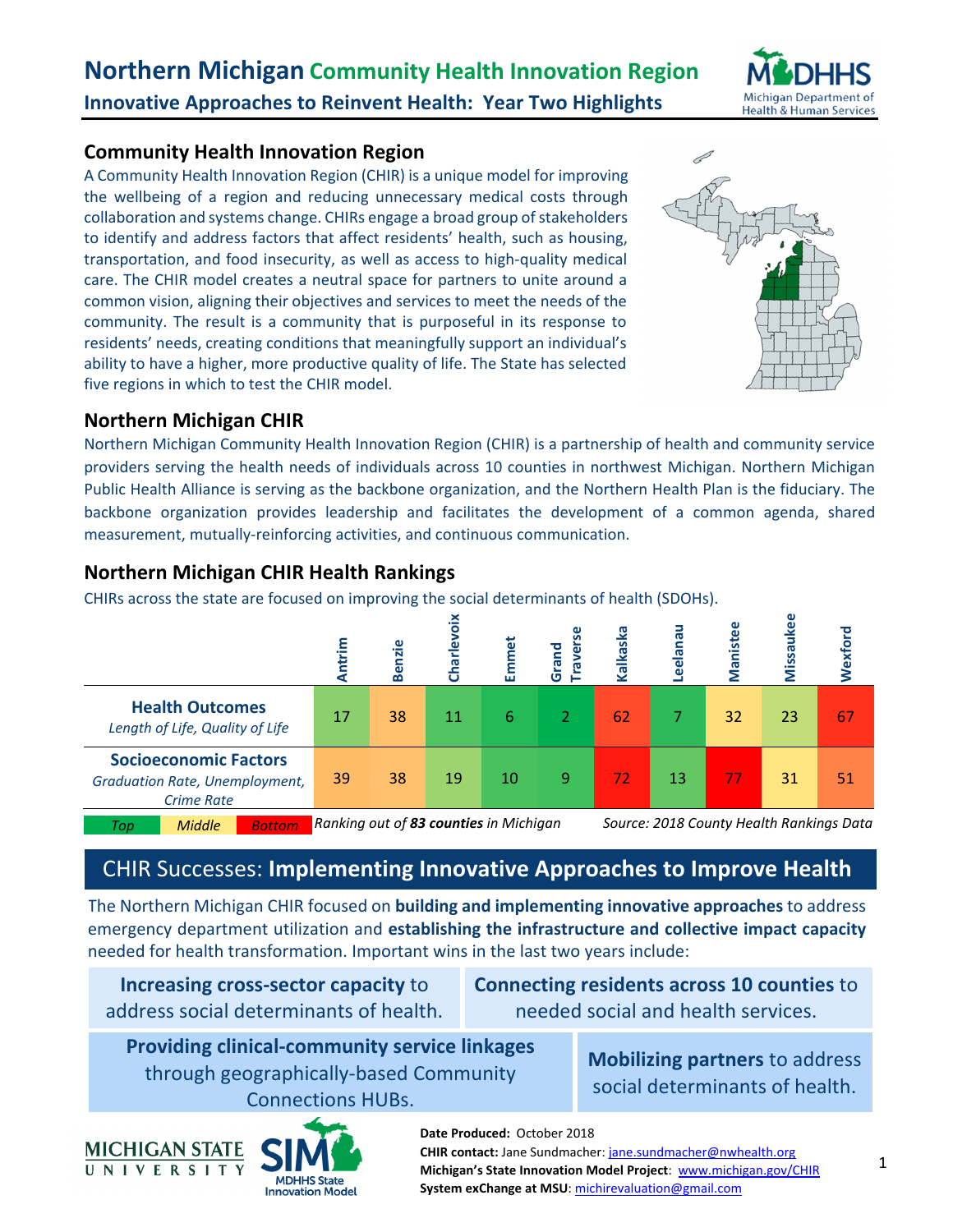

# **Bright Spot**

**Mobilizing partners** to address social determinants of health.

### **CHIR Success!**

The Northern Michigan CHIR **mobilized partners to improve health outcomes**  by training, organizing, and supporting them to implement strategies aimed at **addressing social determinants of health (SDOHs)**.

### **What was the challenge facing the CHIR?**

As a rural area, the CHIR faces many challenges related to health outcomes across its 10 counties. Communication challenges, geographic constraints, and an overall lack of access to crucial services has negatively impacted SDOHs for many residents, contributing to poor health outcomes in northern Michigan.

### **How did the CHIR address this challenge?**

The CHIR brought over 90 cross‐sector partners together for six days of ABLe Change training. In this training, partners looked at the barriers to health outcomes facing residents and impacting Emergency Department usage. Partners then identified SDOHs to prioritize to address this challenge: access to healthy food, accessible transportation, opportunities for active living, and affordable, healthy housing. They organized themselves into Action Teams to address these SDOHs and implemented a four‐component process:

| <b>Strategic</b>     | What will the Action Team do to improve outcomes?    |
|----------------------|------------------------------------------------------|
| <b>Focus</b>         | How can Action Teams address SDOHs?                  |
| <b>Shared</b>        | Which organization will be responsible for the work? |
| Leadership           | How can local organizations work together?           |
| Implementation       | How will the organizations implement the strategies? |
| Plan                 | How can the CHIR support this implementation?        |
| <b>Regional</b>      | How can Action Teams collaborate to do the work?     |
| <b>Collaboration</b> | How can collaboration work to improve SDOHs?         |

### **What has the impact been?**

By organizing and mobilizing partners to address SDOHs in Action Teams, the CHIR built capacity for change between social service agencies and health providers in northern Michigan. Now, partners are aligning their efforts and taking action on 17 innovative strategies they developed to improve SDOHs.

### **What are the important next steps?**

- Continue to coordinate and align strategies and plans across Action Teams.
- Monitor implementation and adapt as needed to ensure success.





### **Improving Community Conditions**



Promote access to healthy food by establishing a school wellness network.

Strengthen affordable, healthy housing initiatives by aligning messages and plans.





Use community input to share and organize transit resources to benefit riders.

Assess community interest in a non‐ motorized public transportation plan.





Decrease unnecessary Emergency Department usage by screening for needs.

### **Creating a New Way of Thinking**



*Without having those partners trained and organized, we* 

*would be just doing the same thing that's been done for years before. That's just that old way of thinking.* 

‐ Health Services Member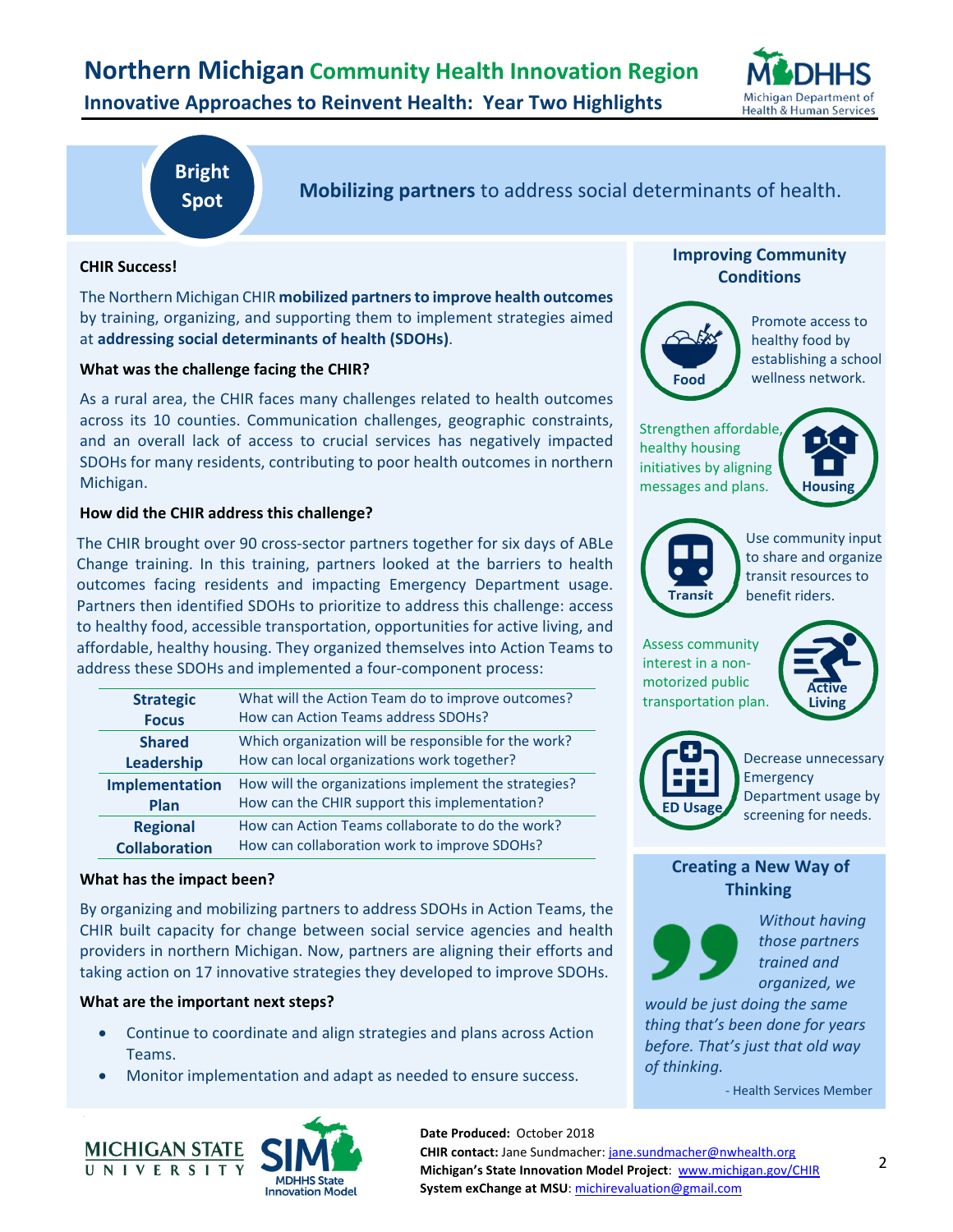# **Northern Michigan Community Health Innovation Region Innovative Approaches to Reinvent Health: Year Two Highlights**



# **Bright Spot**

**Providing clinical‐community service linkages** through geographically‐based Community Connections HUBs.

### **CHIR Success!**

The Northern Michigan CHIR has **connected residents across its 10 counties to non-urgent social and health services** by developing, piloting, and implementing a **universal screening tool and referral process** to identify social and health needs among residents. As a result, 798 screenings have identified complex needs between January and June of 2018, and helped providers and coordinators connect patients to needed services.

### **What was the challenge facing the CHIR?**

Emergency Department utilization data indicate that 54% of visits from Medicaid beneficiaries could have been resolved by non‐urgent social and health care services. Identifying non-urgent needs and directing residents to preventive care has proven to be challenging for health providers in northern Michigan. These gaps in care coordination have resulted in poor community‐ level health outcomes and increased healthcare costs across the CHIR.

### **How did the CHIR address this challenge?**

In collaboration with the Northern Physicians Organization and Wexford Physician‐Hospital Organization, the CHIR implemented a **social determinants of health (SDOHs) web enabled screening tool and referral system** that integrates public health/social services and health care. The screening has been implemented in social and medical services sites across 10 counties. When the screening identifies unmet needs, patients are offered assistance. If they consent, they are referred to a Community Connection HUB and assigned to a nurse, social worker, or community health worker to coordinate services.

#### **What has the impact been?**

Across the CHIR, 36 patient‐centered medical home (PCMH) sites and 10 community‐based organizations are using the screening and referral system to connect patients with services. Between January and September 2018, 15, 944 individuals were screened with the web enabled screening tool, and 1934 (12%) were referred to HUB navigation services they were not previously receiving. The system is changing how care coordination works and getting people the social and health services they need.

### **What are the important next steps?**

- Examine existing HUB services to assess the ability of each HUB to meet the unique and complex needs of residents.
- Expand the screening platform and process to screen individuals outside of the healthcare systems and connect them to services.





### **Identifying Complex Needs**

**9024** 



*Patients with multiple social and health needs were identified between January and September*.

### **Meeting Complex Needs**  One Person's Story

*Before the CHIR, one individual was undergoing cancer treatment and had exhausted all the resources available. After the CHIR was in place, they were referred to care coordination by their PCMH. The HUB then successfully connected them to local community resources to cover basic living expenses while they awaited disability benefits.*

### **Impacting the Community**

Individuals have expressed thanks for getting jobs, health care, and basic needs met.



*"There have been several thank you notes in just the last six months.* 

*People have been positively impacted, so I think that's the* 

‐ Social Services Partner

**Date Produced:**  October 2018 **CHIR contact:** Jane Sundmacher: jane.sundmacher@nwhealth.org **Michigan's State Innovation Model Project**: www.michigan.gov/CHIR **System exChange at MSU**: michirevaluation@gmail.com